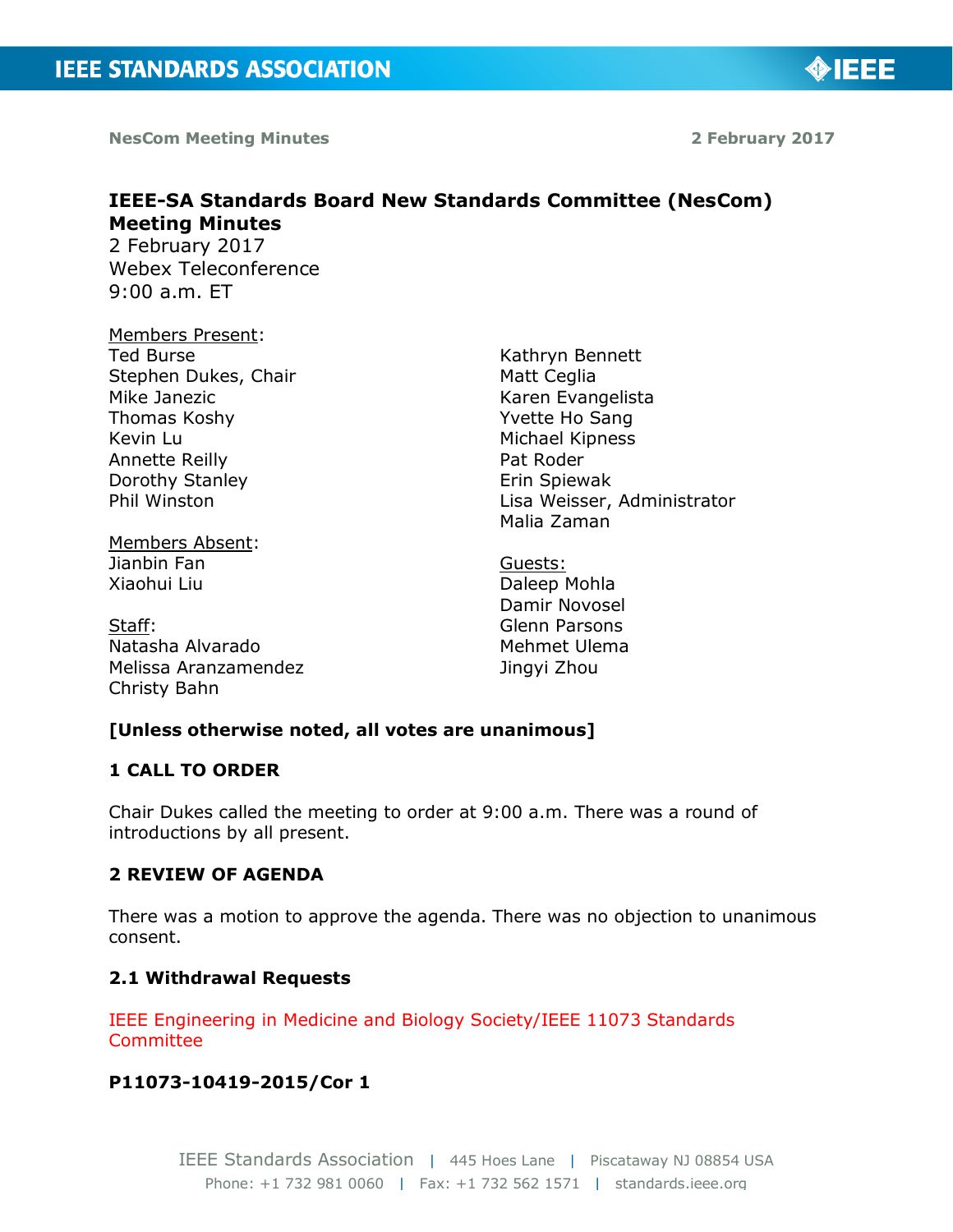Health Informatics - Personal Health Device Communication - Part 10419: Device Specialization - Insulin Pump Corrigendum 1 *Recommendation: Approve PAR withdrawal*

# **P11073-10425-2014/Cor 1**

Health Informatics - Personal Health Device Communication - Part 10425: Device Specialization - Continuous Glucose Monitor (CGM) - Corrigendum 1 *Recommendation: Approve PAR withdrawal*

# **3 APPROVAL OF MINUTES FROM THE 6 DECEMBER 2016 NESCOM MEETING**

There was a motion to approve the 6 December 2016 NesCom Meeting Minutes. There was no objection to unanimous consent.

# **4 PARS FOR DISCUSSION**

# **4.1 Modified PARs**

IEEE Engineering in Medicine and Biology Society/Standards Committee

# **P3333.2.2**

Standard for Three-Dimensional (3D) Medical Visualization *Recommendation: Approve modified PAR*

# **P3333.2.3**

Standard for Three-Dimensional (3D) Medical Data Management *Recommendation: Approve modified PAR*

# **P3333.2.4**

Standard for Three-Dimensional (3D) Medical Simulation *Recommendation: Approve modified PAR*

# **P3333.2.5**

Standard for Bio-CAD File Format for Medical Three-Dimensional (3D) Printing *Recommendation: Approve modified PAR*

IEEE Power and Energy Society/Insulated Conductors

#### **P1210**

Standard Tests for Determining Compatibility of Cable-Pulling Lubricants with Wire and Cable

*Recommendation: Approve modified PAR*

IEEE Power and Energy Society/Switchgear

# **PC37.20.9**

Metal Enclosed Switchgear Rated 1 kV to 52 kV Incorporating Gas Insulation Systems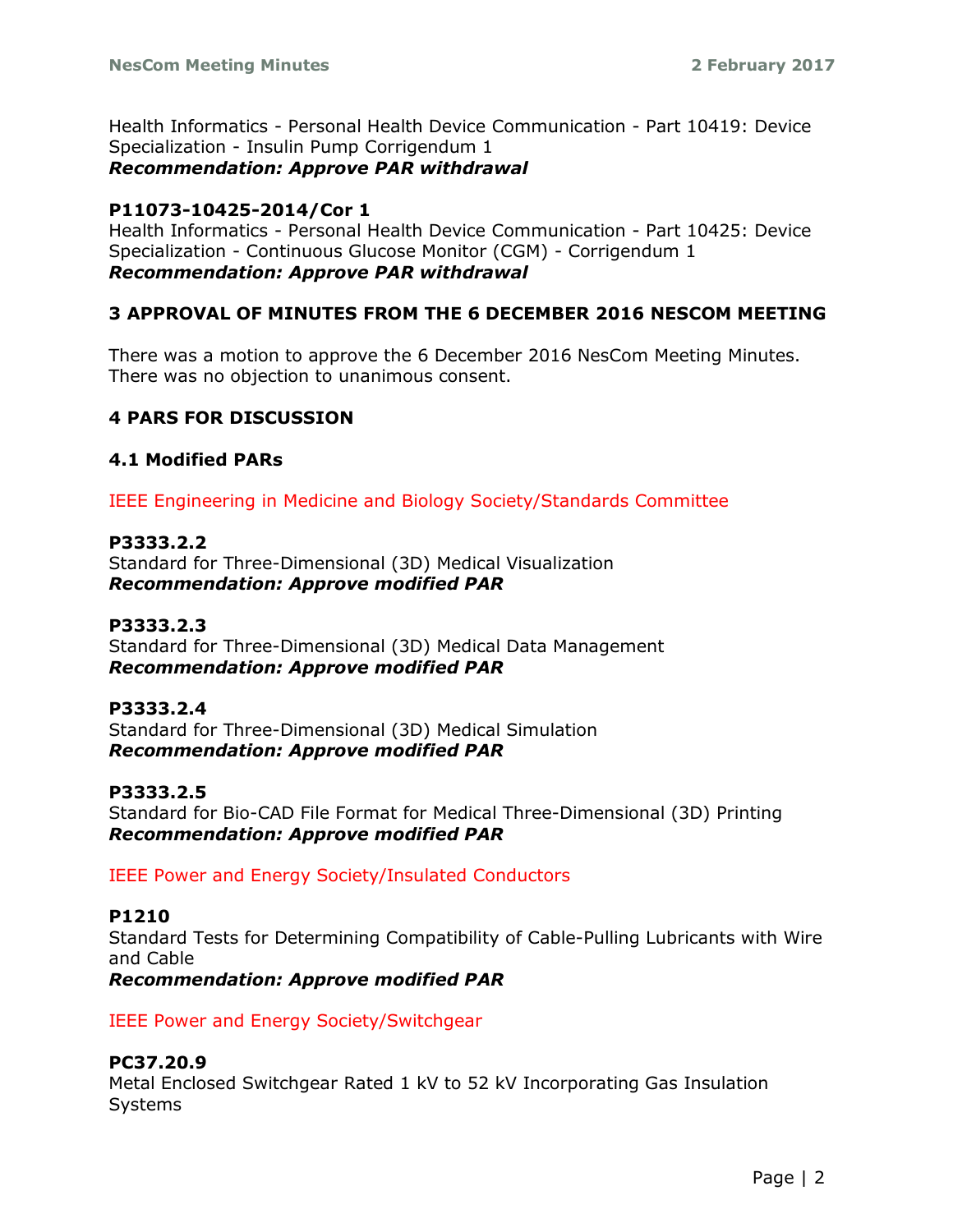# *Recommendation: Approve modified PAR*

## **4.2 Extension Requests**

IEEE Power and Energy Society/Power System Communications and Cybersecurity

## **P1591.2**

Standard for Testing and Performance of Hardware for All-Dielectric Self-Supporting (ADSS) Fiber Optic Cable

*Recommendation: Approve request for an extension until December 2017*

IEEE Power and Energy Society/Substations

#### **P1032**

Guide for Protecting Transmission Static Var Compensators *Recommendation: Approve request for an extension until December 2018*

#### **P1267**

Guide for Development of Specification for Turnkey Substation Projects *Recommendation: Approve request for an extension until December 2018*

## **P1527**

Recommended Practice for the Design of Buswork Located in Seismically Active Areas

*Recommendation: Approve request for an extension until December 2018*

#### **P1615**

Recommended Practice for Network Communication in Electric Power Substations *Recommendation: Approve request for an extension until December 2017*

#### **P1818**

Guide for the Design of Low Voltage Auxiliary Systems for Electric Power **Substations** 

*Recommendation: Approve request for an extension until December 2017*

IEEE Power and Energy Society/Switchgear

# **PC37.100.1**

Standard of Common Requirements for High Voltage Power Switchgear Rated Above 1000 V *Recommendation: Approve request for an extension until December 2017*

IEEE Power Electronics Society/Standards Committee

**P389** Recommended Practice for Testing Transformers and Inductors for Electronics Applications *Recommendation: Approve request for an extension until December 2018*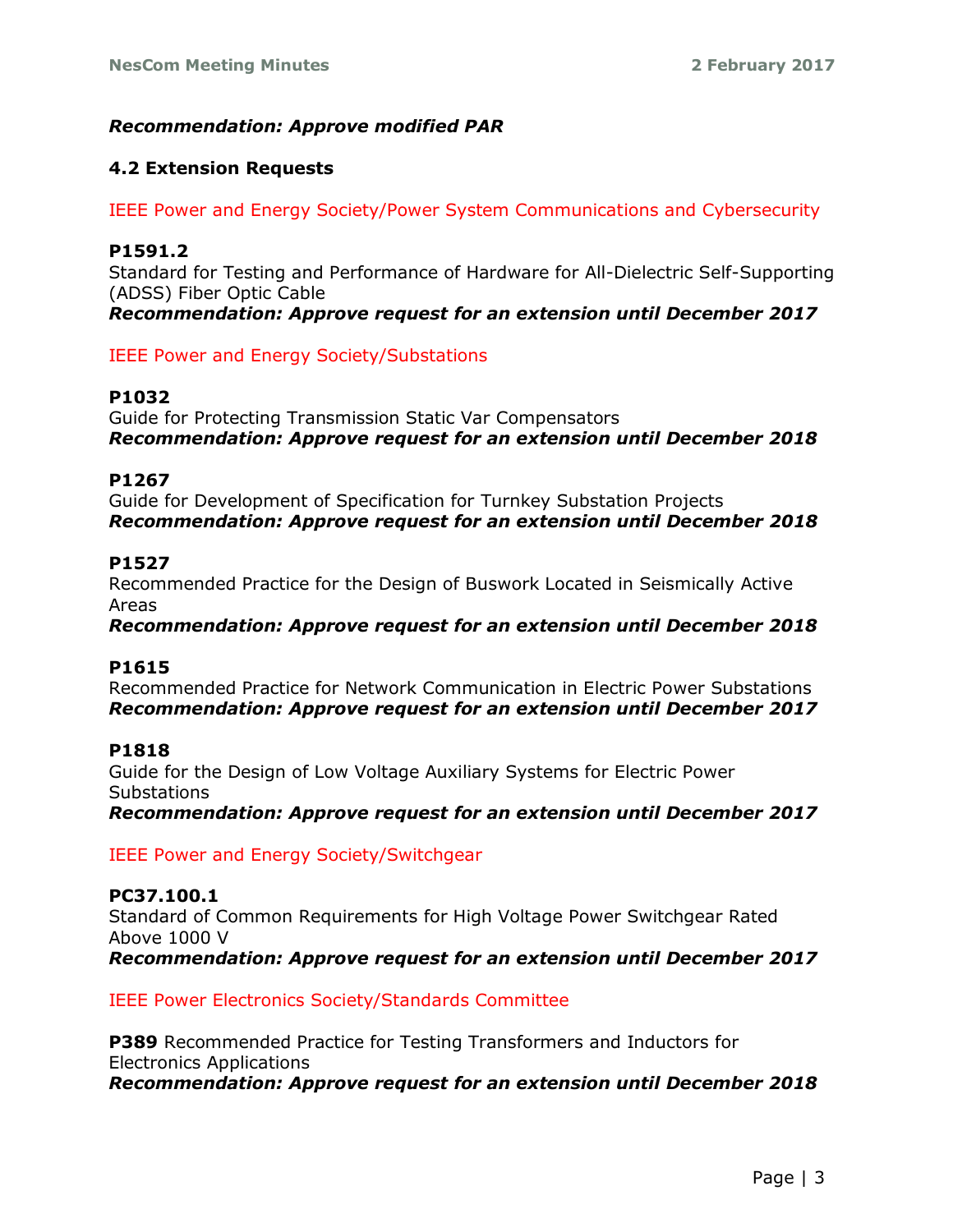# IEEE Reliability Society/IEEE Reliability

## **P1856**

Standard Framework for Prognostics and Health Management of Electronic Systems *Recommendation: Approve request for an extension until December 2017*

## **4.3 New PARs**

IEEE Computer Society/LAN/MAN Standards Committee

#### **P802.1CS**

Standard for Local and Metropolitan Area Networks - Link-local Registration Protocol

*Recommendation: Approve new PAR until December 2021*

IEEE Computer Society/Software & Systems Engineering Standards Committee

#### **P7003**

Algorithmic Bias Considerations *Recommendation: Approve new PAR until December 2021*

#### **P21839**

Systems Engineering - Systems of Systems Considerations in Engineering of Systems

*Recommendation: Approve new PAR until December 2021*

IEEE Engineering in Medicine and Biology Society/Standards Committee

#### **P1752**

Standard for Mobile Health Data *Recommendation: Approve new PAR until December 2021*

IEEE Electromagnetic Compatibility Society/Standards Development Committee

## **P2717**

Passive Intermodulation Test Methods for Wireless Systems in Low Noise Environments

*Recommendation: Conditionally approve new PAR until December 2021; contingent upon placing the following text, at the beginning of section 5.5 (Need), and removing the text from section 8.1: No suitable standard concerning the test framework for extremely low PIM levels exists. Current PIM noise tests for communication* 

*components/devices/antennas/systems do not work well at extremely low PIM levels or high transmission power levels, for example where PIM noise falls below -150dBc. (5 in favor, 2 opposed)*

**P2718**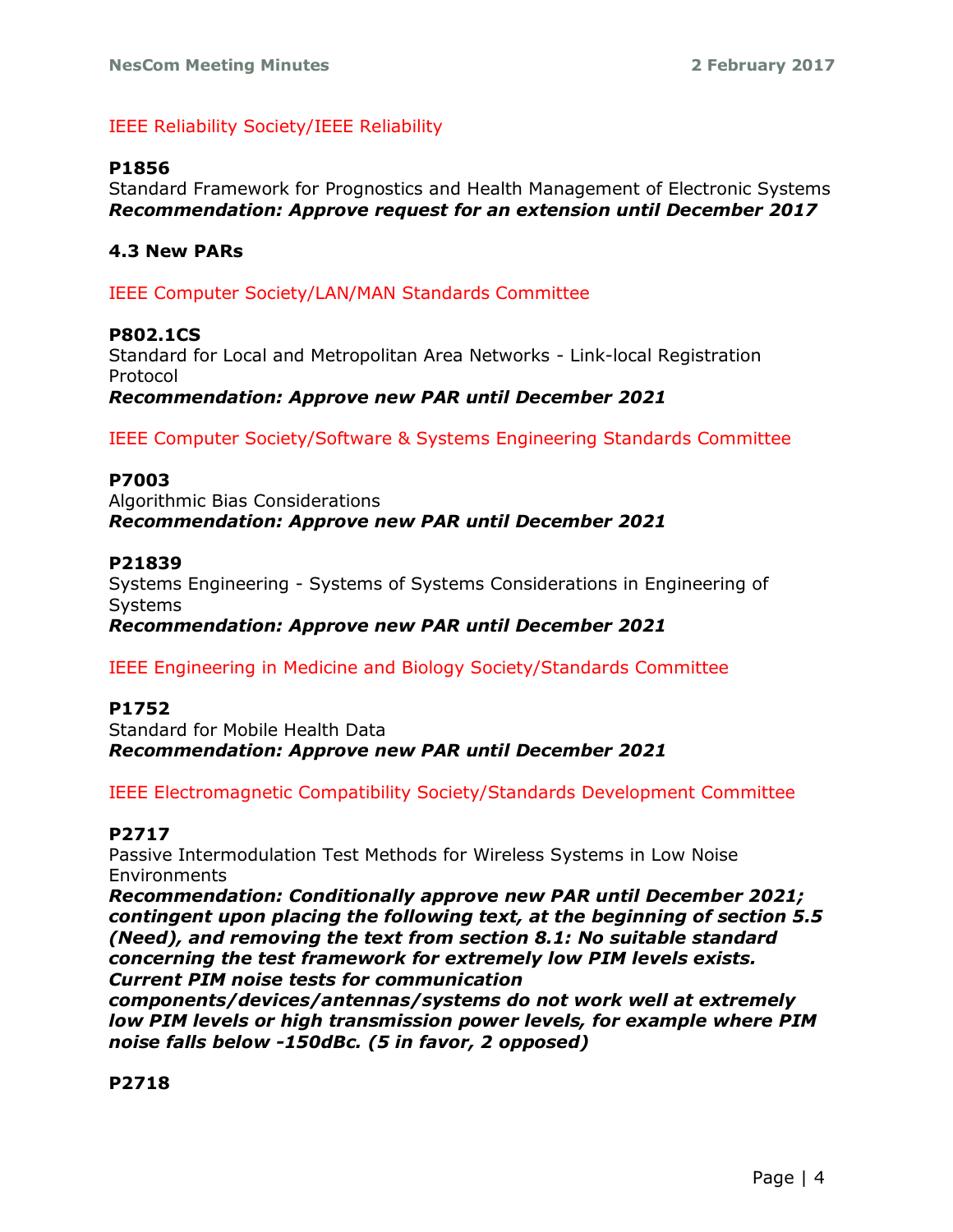Guide for Near Field Characterization of Unintentional Stochastic Radiators *Recommendation: Approve new PAR until December 2021*

IEEE Instrumentation and Measurement Society/TC41 - Traffic Enforcement **Technologies** 

#### **P2452**

Standard for the Performance of Lidar Used in Traffic Speed Measurements *Recommendation: Approve new PAR until December 2021*

IEEE Power and Energy Society/Energy Development & Power Generation

## **P2775**

Technical Guide for Smart Hydroelectric Power Plant *Recommendation: Approve new PAR until December 2021*

IEEE Power and Energy Society/Electric Machinery

#### **P97**

Diagnostic Test Methods for testing the Insulation of AC Electric Machinery Using Direct Voltage

*Recommendation: Approve new PAR until December 2021*

IEEE Power and Energy Society/Insulated Conductors

#### **P400.5**

Guide for Field Testing of Shielded DC Power Cable Systems Using High Voltage Direct Current (HVDC)

*Recommendation: Approve new PAR until December 2021*

**P1186** Recommended Practice for Applicability of Methods for the Evaluation of Low Voltage and Medium Voltage Installed Cable Systems in Nuclear Facilities *Recommendation: Approve new PAR until December 2021*

#### **P2776**

Guide for Specifying and Selecting Cables for Nuclear Facilities *Recommendation: Approve new PAR until December 2021*

IEEE Power and Energy Society/Transformers

## **PC57.32a**

Standard for Requirements, Terminology, and Test Procedures for Neutral Grounding Devices Amendment: Neutral Grounding Resistor Section *Recommendation: Approve new PAR until December 2021*

# **PC57.165**

Guide for Temperature Measurements for Liquid Immersed Transformers and Reactors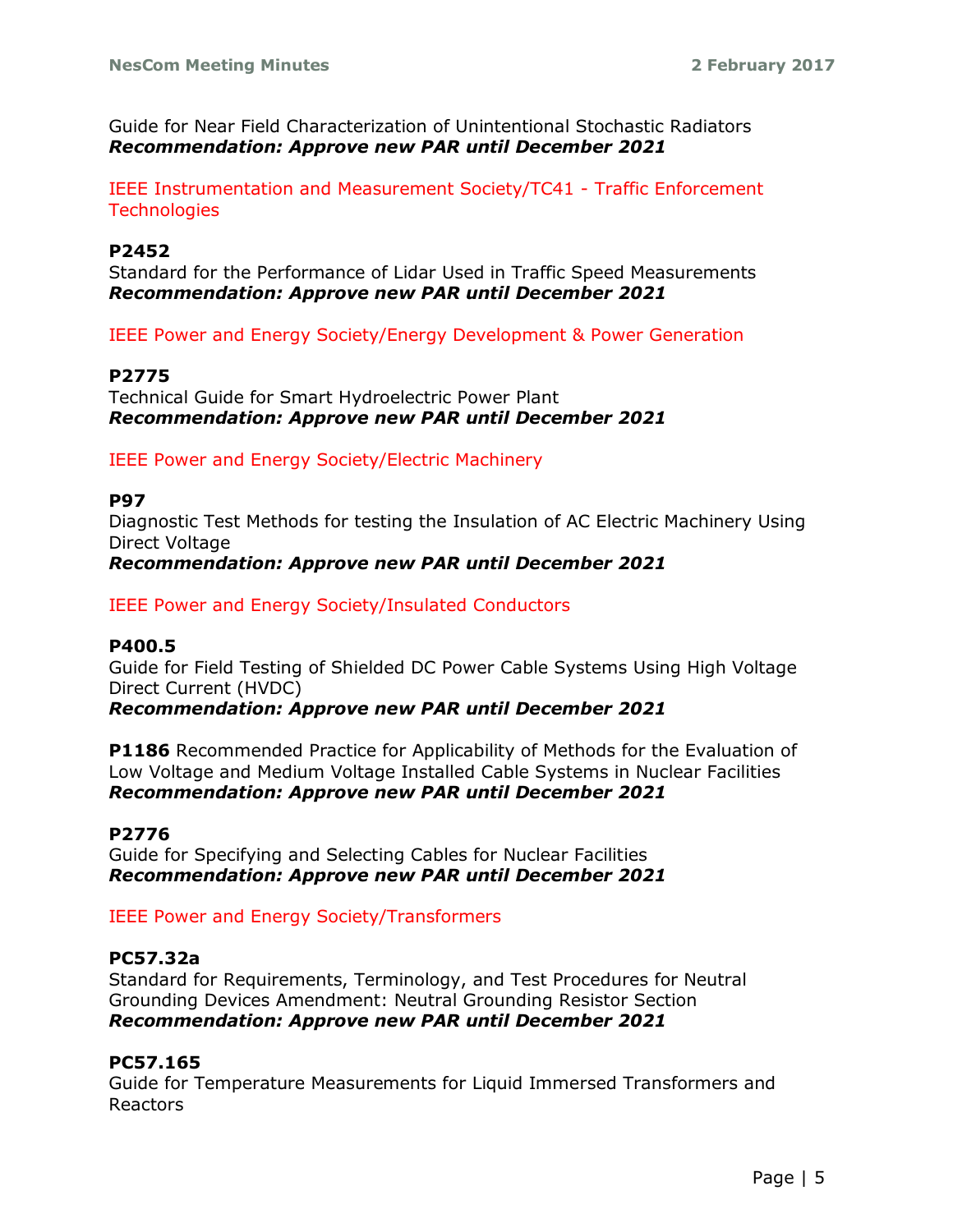# *Recommendation: Approve new PAR until December 2021*

IEEE Robotics and Automation Society/Standing Committee for Standards

## **P1872.1**

Robot Task Representation *Recommendation: Approve new PAR until December 2021*

## **P2751**

3D Map Data Representation for Robotics and Automation *Recommendation: Approve new PAR until December 2021*

# **3.4 PARs for the Revision of Standards**

IEEE Computer Society/LAN/MAN Standards Committee

#### **P802.1AR**

Standard for Local and Metropolitan Area Networks - Secure Device Identity *Recommendation: Approve PAR for the revision of a standard until December 2021*

#### **P802.16**

Standard for Air Interface for Broadband Wireless Access Systems *Recommendation: Approve PAR for the revision of a standard until December 2021*

IEEE Electromagnetic Compatibility Society/Standards Development Committee

#### **P1128**

Recommended Practice for Radio-Frequency (RF) Absorber Evaluation in the Range of 30 MHz to 40 GHz

*Recommendation: Approve PAR for the revision of a standard until December 2021*

IEEE Industry Applications Society/Petroleum & Chemical Industry

#### **P1349**

Guide for Application of Electric Motors in Class I, Division 2 and Class I, Zone 2 Hazardous (Classified) Locations

*Recommendation: Approve PAR for the revision of a standard until December 2021*

IEEE Power and Energy Society/Electric Machinery

#### **P62.2**

Guide for Diagnostic Field Testing of Electric Power Apparatus - Electrical Machinery *Recommendation: Approve PAR for the revision of a standard until December 2021*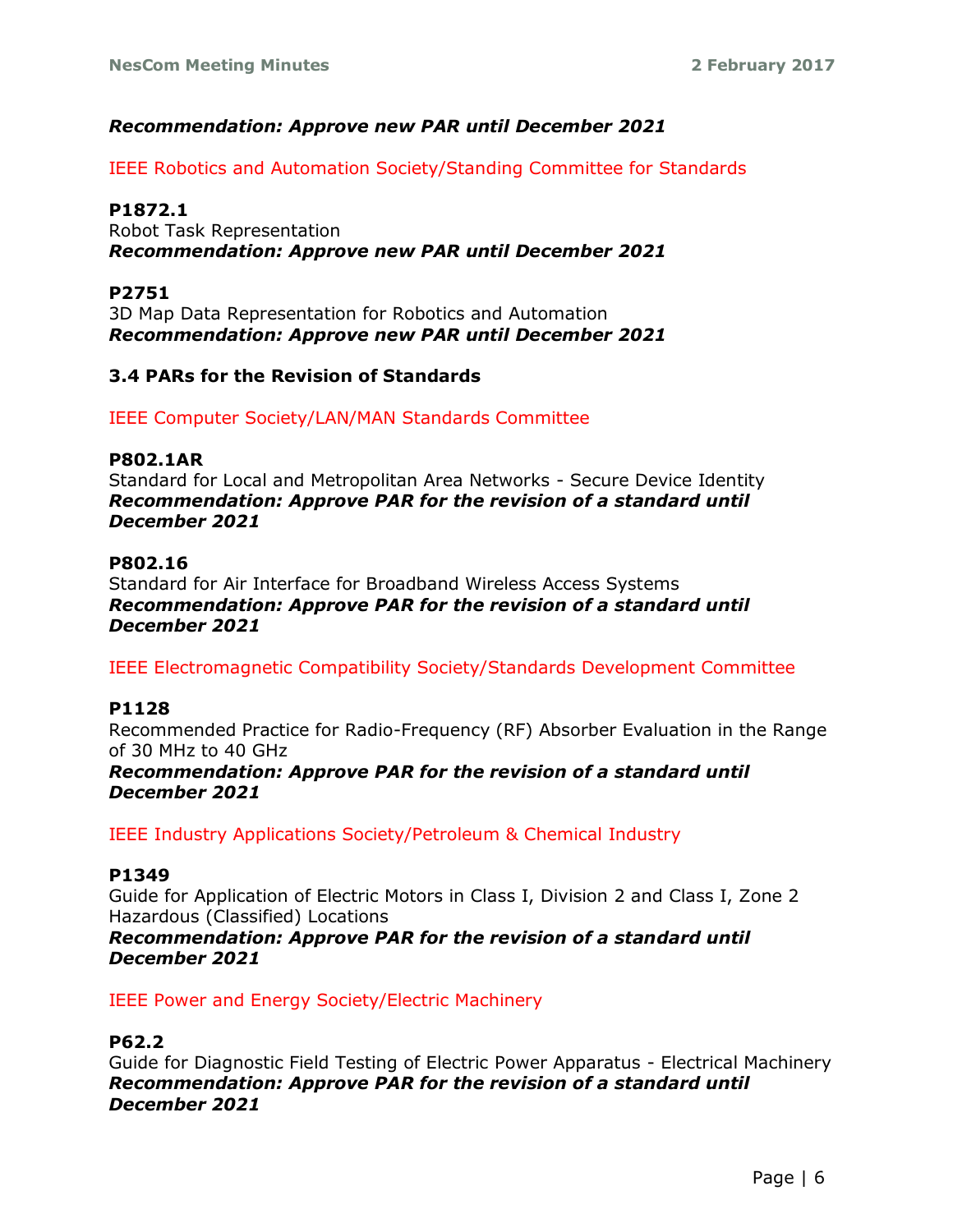## IEEE Power and Energy Society/Energy Storage & Stationary Battery Committee

#### **P1184**

Guide for Batteries for Uninterruptible Power Supply Systems *Recommendation: Approve PAR for the revision of a standard until December 2021*

## **P1375**

Guide for the Protection of Stationary Battery Systems *Recommendation: Approve PAR for the revision of a standard until December 2021*

## IEEE Power and Energy Society/Insulated Conductors

#### **P400.1**

Guide for Field Testing of Laminated Dielectric, Shielded AC Power Cable Systems Rated 5 kV to 500 kV Using High Voltage Direct Current (HVDC) *Recommendation: Approve PAR for the revision of a standard until December 2021*

#### **P592**

Standard for Semiconducting Shields on Medium-Voltage (15kV - 35kV) Cable Joints and Separable Connectors

## *Recommendation: Approve PAR for the revision of a standard until December 2021*

IEEE Power and Energy Society/Nuclear Power Engineering

#### **P572**

Standard for Qualification of Class 1E Connection Assemblies for Nuclear Power Generating Stations and Other Nuclear Facilities *Recommendation: Approve PAR for the revision of a standard until December 2021*

IEEE Power and Energy Society/Switchgear

# **PC37.48**

Guide and Tutorial for the Application of High-Voltage (> 1000 V) Fuses and Accessories

*Recommendation: Approve PAR for the revision of a standard until December 2021*

IEEE Power and Energy Society/Transformers

# **P1277**